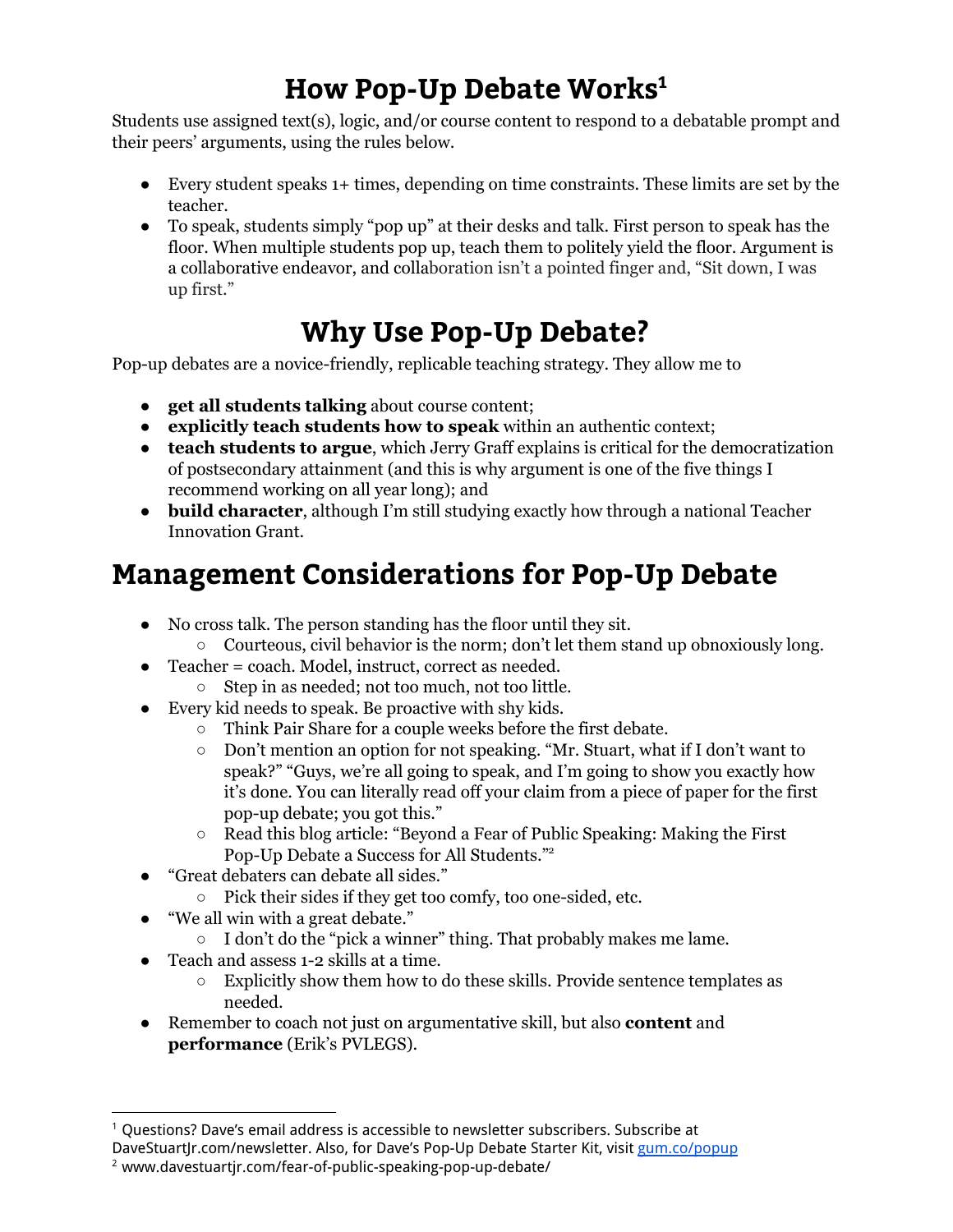## **Pop-Up Debates from Last Year**

|                                     | <b>TOPIC</b>                                                                                                                                            | <b>TARGET SKILL</b>                                                                | <b>OBSERVATIONS</b>                                                                                                                | <b>LESSONS</b><br><b>LEARNED</b>                                                                                           |
|-------------------------------------|---------------------------------------------------------------------------------------------------------------------------------------------------------|------------------------------------------------------------------------------------|------------------------------------------------------------------------------------------------------------------------------------|----------------------------------------------------------------------------------------------------------------------------|
| PUD <sub>1</sub><br>9/25            | If you had to choose<br>one of the groups<br>below to time warp<br>into and live in for<br>the rest of your life,<br>which would you<br>choose and why? | State your answer.                                                                 | Even students with<br>self-identified<br>phobias re: speaking<br>stood up. See<br>davestuartjr.com/<br>fear-of-public-speaki<br>ng | This question did<br>not create claims.<br>Most students<br>feel nervous.                                                  |
| PUD <sub>2</sub><br>10/2            | How did the early<br>Islamic empire<br>expand as rapidly as<br>it did?                                                                                  | State hypothesis<br>+ Support with<br>evidence or<br>reasoning                     | Two classes, two<br>different results: one<br>class constantly<br>referred to others,<br>another didn't at all.                    | One student<br>started the great<br>speaking trend in<br>the one class.                                                    |
| PUD3<br>10/8,<br>10/12              | Was 400-1400 CE a<br>period of cultural<br>decline in Europe -- a<br>true "Dark Age"?                                                                   | Cite evidence +<br>productively<br>agree or disagree<br>with another's<br>argument | <b>Stanford "Reading</b><br>Like a Historian"<br>lessons ideal for<br>argument-building.                                           | Ergh -- save<br>enough time in<br>class to finish. 10<br>$minutes = not$<br>enough for<br>classes of 30.15<br>$=$ minimum. |
| PUD <sub>4</sub><br>10/16,<br>10/19 | Was 400-1400 CE a<br>period of cultural<br>decline in Europe -- a<br>true "Dark Age"?                                                                   | Work on a<br>self-identified<br>portion of PVLEGS                                  | PVLEGS is powerful.                                                                                                                | Same topic for 2<br>PUDs can be<br>useful when<br>introducing a<br>complex skillset.                                       |
| PUD <sub>5</sub><br>10/30           | How barbaric were<br>the "barbarian"<br>Mongols?                                                                                                        | Paraphrase Plus<br>(davestuartjr.com/<br>paraphrase-plus)                          | This is a debate I had<br>been previewing for<br>weeks as "one of my<br>favorite of the year."                                     | Students feed on<br>the hype; lots of<br>great speeches<br>and eagerness.                                                  |
| PUD <sub>6</sub><br>11/6            | Has "pinkification"<br>gone too far? Should<br>the strategy change?<br>(Based on an article<br>of the week.)                                            | Speaking with<br>sensitivity, grace,<br>and care when<br>debating touchy<br>topics | Students handled<br>the sensitive nature<br>of this debate very<br>well.                                                           | Best to save<br>sensitive topics<br>for a bit into the<br>school year when<br>norms are set.                               |
| PUD7<br>11/13                       | Which foodstuff,<br>animal, or pathogen<br>from the Columbian<br>Exchange has had<br>the most significant<br>impact on world<br>history?                | Self-identified<br>element of<br><b>PVLEGS</b>                                     | Periodically, it's<br>useful to revisit key<br>skills that I want<br>students to<br>remember to work<br>on for years to come.      | Even the<br>blandest of topics<br>can become<br>interesting when<br>properly framed.                                       |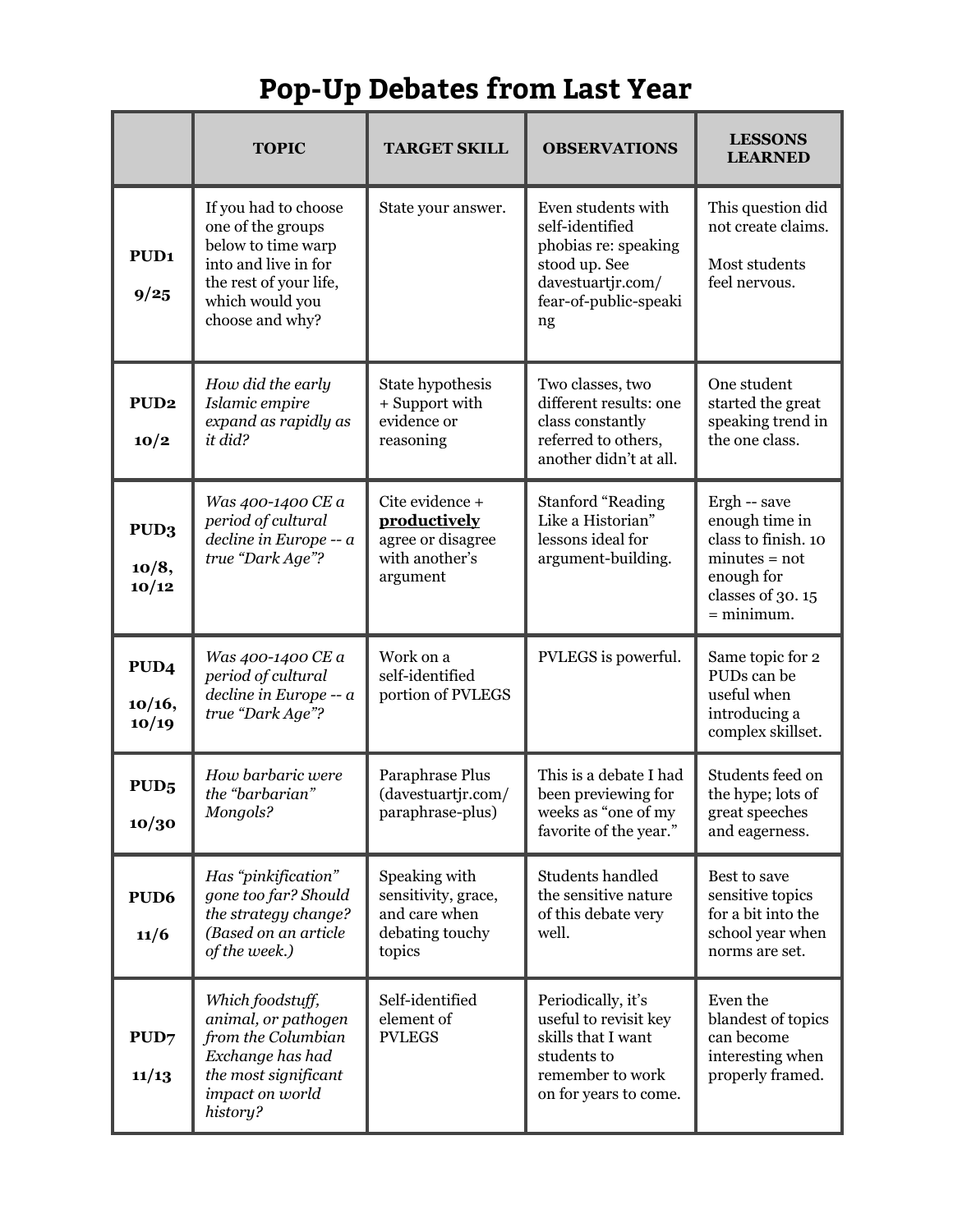| PUD <sub>8</sub><br>12/3  | Is there hope for our<br>planet's<br>environmental<br>future? Use the AoW<br>and any prior<br>knowledge to explain<br>and justify your<br>response.                 | Voice -- note that<br>voice doesn't mean<br>enthusiasm<br>because not all<br>topics call for<br>enthusiasm. | Students were very<br>passionate about this<br>topic. With minimal<br>textual evidence to<br>draw from, they<br>relied on analogies<br>and prior<br>knowledge.                      | Make more<br>pop-up debates<br>flow from articles<br>of the week,<br>especially AoWs<br>on immediately<br>relevant topics.                                                                                              |
|---------------------------|---------------------------------------------------------------------------------------------------------------------------------------------------------------------|-------------------------------------------------------------------------------------------------------------|-------------------------------------------------------------------------------------------------------------------------------------------------------------------------------------|-------------------------------------------------------------------------------------------------------------------------------------------------------------------------------------------------------------------------|
| PUD <sub>9</sub><br>12/18 | Is Christmas in the<br>USA a mostly<br>religious or mostly<br>secular holiday?                                                                                      | Anecdotal<br>evidence: what is it<br>and what is it good<br>for?                                            | This was the day<br>before winter break,<br>and my goal was for<br>students to speak<br>amicably around<br>topics they may not<br>be comfortable with<br>(religion and<br>society). | Topics that tread<br>into religious<br>territory aren't<br>inherently<br>dangerous<br>territory for<br>school. All<br>students did a<br>good job being<br>respectful with<br>this one.                                  |
| PUD <sub>10</sub><br>1/27 | Which concept from<br>our world history<br>textbook best<br>connects to Things<br>Fall Apart?                                                                       | Poise: Have a<br>partner keep track<br>of your distracting<br>behaviors or tics.                            | Students used<br>academic vocabulary<br>to refer to themes or<br>passages in the<br>novel.                                                                                          | Novel study in<br>world history<br>class is worth the<br>hassle of<br>streamlining the<br>curriculum to<br>make time.                                                                                                   |
| PUD <sub>11</sub><br>2/10 | [I DIDN'T WRITE<br>THIS ONE DOWN<br>AND CANNOT<br><b>REMEMBER IT FOR</b><br>THE LIFE OF ME. IT<br><b>IS COLD IN</b><br>MICHIGAN, OKAY?<br>THE BRAIN SHUTS<br>DOWN.] |                                                                                                             |                                                                                                                                                                                     |                                                                                                                                                                                                                         |
| <b>PUD12</b><br>3/10      | Why did Picasso<br>choose to depict the<br>bombing of Guernica<br>this way?                                                                                         | Use "textual"<br>evidence to<br>support your<br>hypothesis.                                                 | Students this year<br>were particularly<br>insightful in both<br>their comments<br>about the painting<br>and their<br>connections to the<br>course material.                        | Keep this debate!<br>I added a 10<br>minute clip of an<br>art historian's<br>analysis of<br>Guernica after<br>we were done<br>debating. It is the<br>most enthralled<br>I've seen kids be<br>about art theory.<br>Ever. |